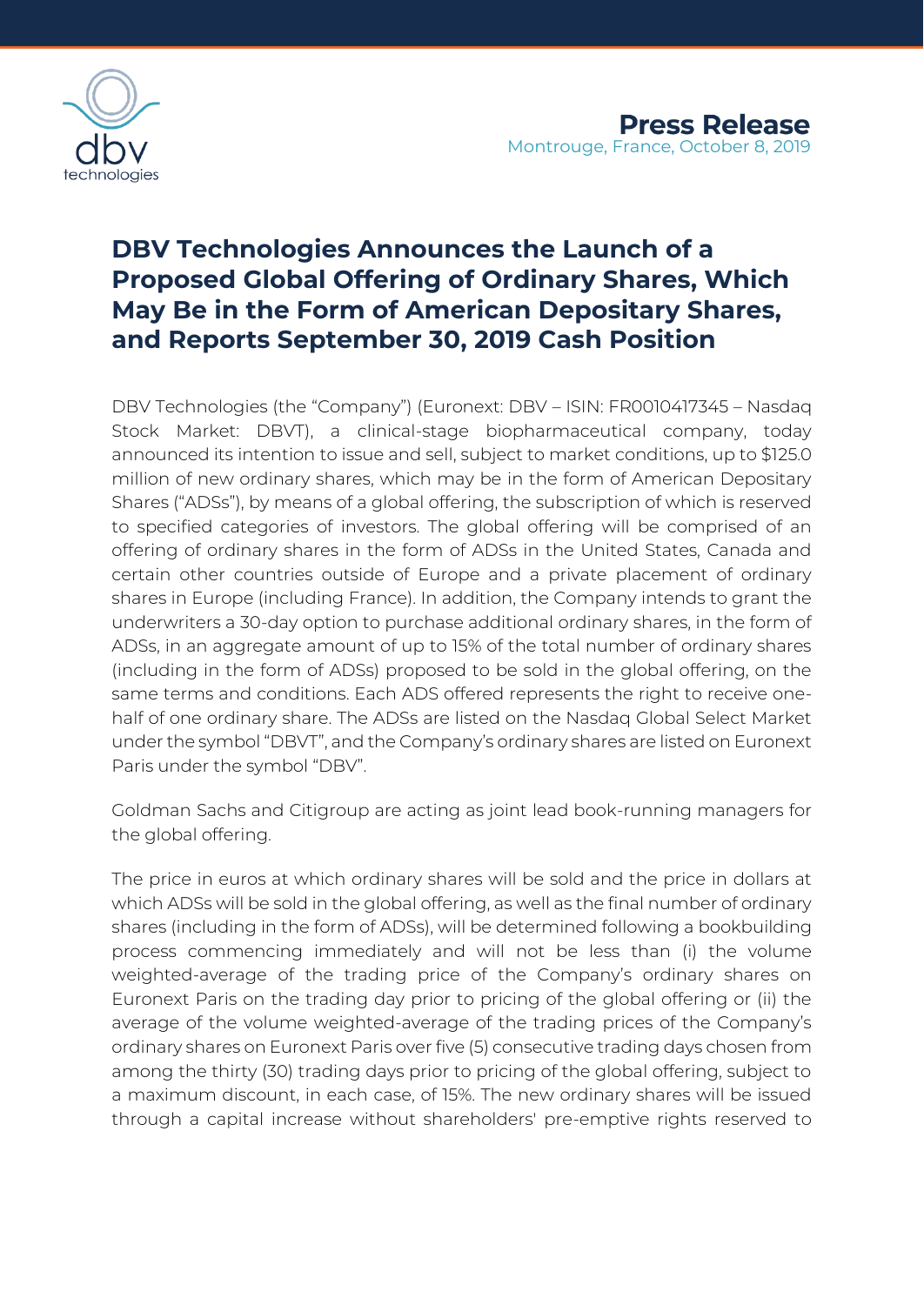

specified categories of persons under the provisions of Article L. 225-138 of the French Commercial Code and pursuant to the decisions of the Company's Board of Directors (*Conseil d'Administration*) dated October 8, 2019, in accordance with the delegations granted pursuant to resolutions 22, 23 and 24 adopted at the ordinary and extraordinary meeting of the Company's shareholders (*Assemblée Générale Mixte*) held on May 24, 2019. The global offering will be open only to persons who are natural persons or legal entities, including companies, trusts, investment funds or other investment vehicles whatever their form, governed by either French or foreign law, that invest on a regular basis in the pharmaceutical, biotechnological or medical technology sector; and/or companies, institutions or entities whatever their form, French or foreign, that carry out a significant part of their activity in these sectors. In order to purchase ordinary shares and/or ADSs, potential investors will be required to execute and provide to the underwriters an investor letter representing that they satisfy the foregoing investor criteria.

The final number of ordinary shares offered, including the number of ordinary shares offered in the form of ADSs, and the subscription price therefor will be decided by the Company's Chief Executive Officer (*Directeur Général*), in accordance with a sub-delegation granted by the Company's Board of Directors (*Conseil d'Administration*) on October 8, 2019, further to the favorable opinion of Mr. Michel de Rosen, independent director and Chairman of the Board of Directors.

The global offering will commence immediately and the Company plans to announce the result of the global offering as soon as practicable after pricing thereof in a subsequent press release. The Company plans to use the net proceeds from the global offering, together with its existing cash and cash equivalents, primarily to prepare for the commercialization of Viaskin® Peanut, if approved, as well as to advance development of the Company's other product candidates and for working capital and general corporate purposes.

Entities affiliated with Baker Bros. Advisors LP, which are existing shareholders, have indicated an interest in purchasing up to an aggregate of \$60 million of the ordinary shares and/or ADSs in this offering at the public offering price. However, because indications of interest are not binding agreements or commitments to purchase, the underwriters may determine to sell more, fewer or no ordinary shares and/or ADSs in this offering to these entities, or these entities may determine to purchase more, fewer or no ordinary shares and/or ADSs in this offering.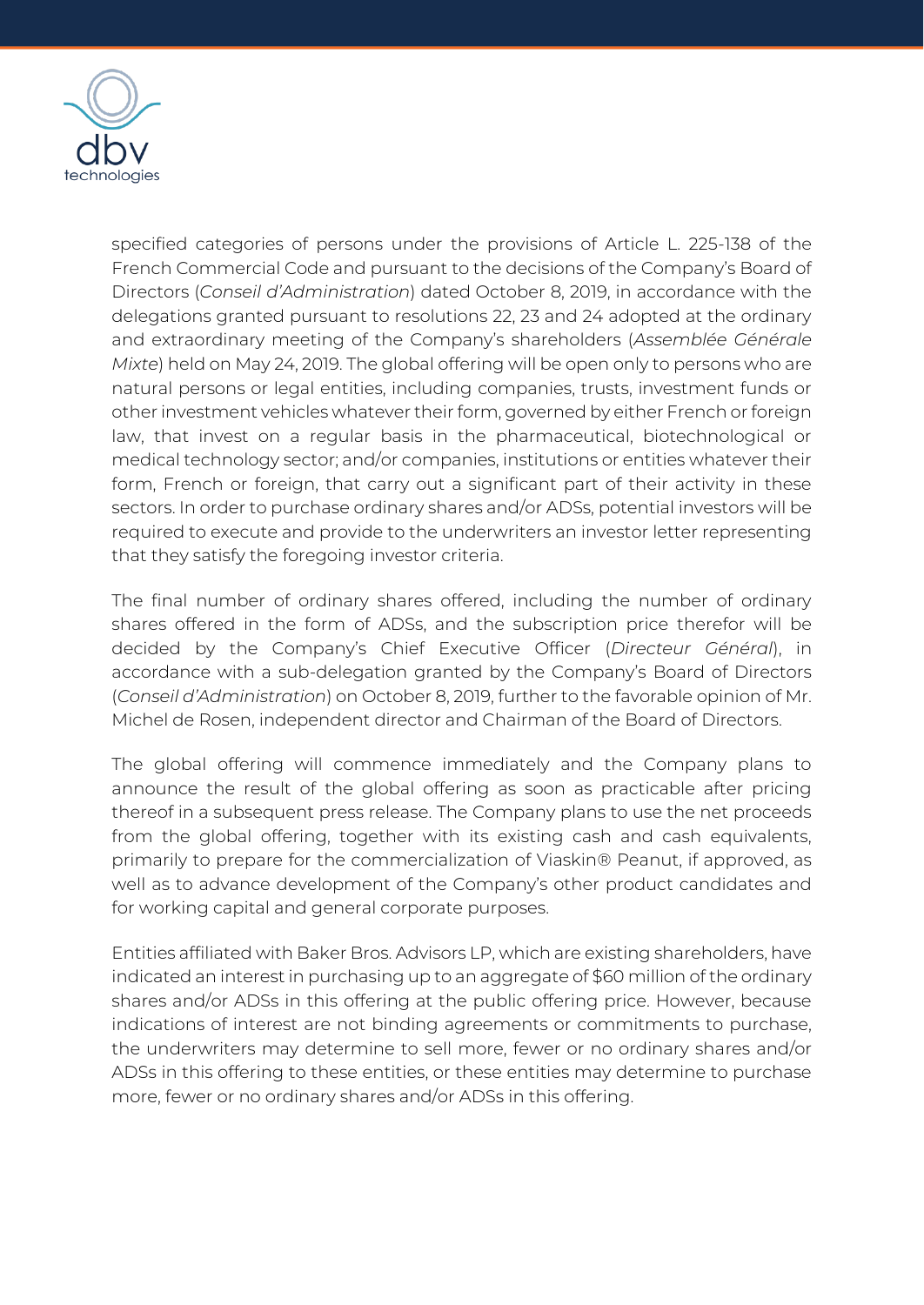

The representatives of Baker Bros. Advisors LP to the Company's Board of Directors (*Conseil d'Administration*) did not take part in the vote on the decisions (relating to the approval for the launch of the global offering and for the delegation of authority) at the meeting of the Board of Directors (*Conseil d'Administration*) held on October 8, 2019.

A registration statement on Form F-3 relating to the securities to be issued in the global offering was filed with the Securities and Exchange Commission and was declared effective on October 1, 2019. The offering of ordinary shares in the form of ADSs will be made only by means of a written prospectus and prospectus supplement that form a part of the registration statement. A preliminary prospectus supplement and accompanying prospectus relating to and describing the terms of the offering will be filed with the Securities and Exchange Commission and will be available on the Securities and Exchange Commission's website at www.sec.gov. When available, copies of the preliminary prospectus supplement and accompanying prospectus may also be obtained for free from: Goldman Sachs, Attention: Prospectus Department, 200 West Street, New York, NY 10282, via telephone: 1-866-471-2526, facsimile: 212-902-9316 or via email: prospectusgroupny@ny.email.gs.com; or Citigroup, c/o Broadridge Financial Solutions, 1155 Long Island Avenue, Edgewood, New York, 11717 or via telephone: 800-831-9146.

Application will be made to list the new ordinary shares to be issued pursuant to the global offering on the regulated market of Euronext Paris pursuant to a listing prospectus subject to the approval by the *Autorité des Marchés Financiers* ("AMF") and comprising (i) the 2018 universal registration document, including the risk factors, which will be filed with the AMF on October 9, 2019 (*document d'enregistrement universel 2018*), which will incorporate by reference the 2018 registration document (*document de référence 2018*) and the 2019 half-year financial report (*rapport financier semestriel 2019*), and (ii) a Securities Note (*Note d'opération*), including (iii) a summary of the prospectus. As from such filing with the AMF, copies of the Company's 2018 universal registration document will be available free of charge at the Company's head office located at 177-181 avenue Pierre Brossolette – 92120 Montrouge – France. The listing prospectus will be published on the AMF's website at [www.amf-france.org.](http://www.amf-france.org/)

As of September 30, 2019, the Company had cash and cash equivalents of  $\epsilon$ 73.0 million, compared to €122.8 million as of December 31, 2018.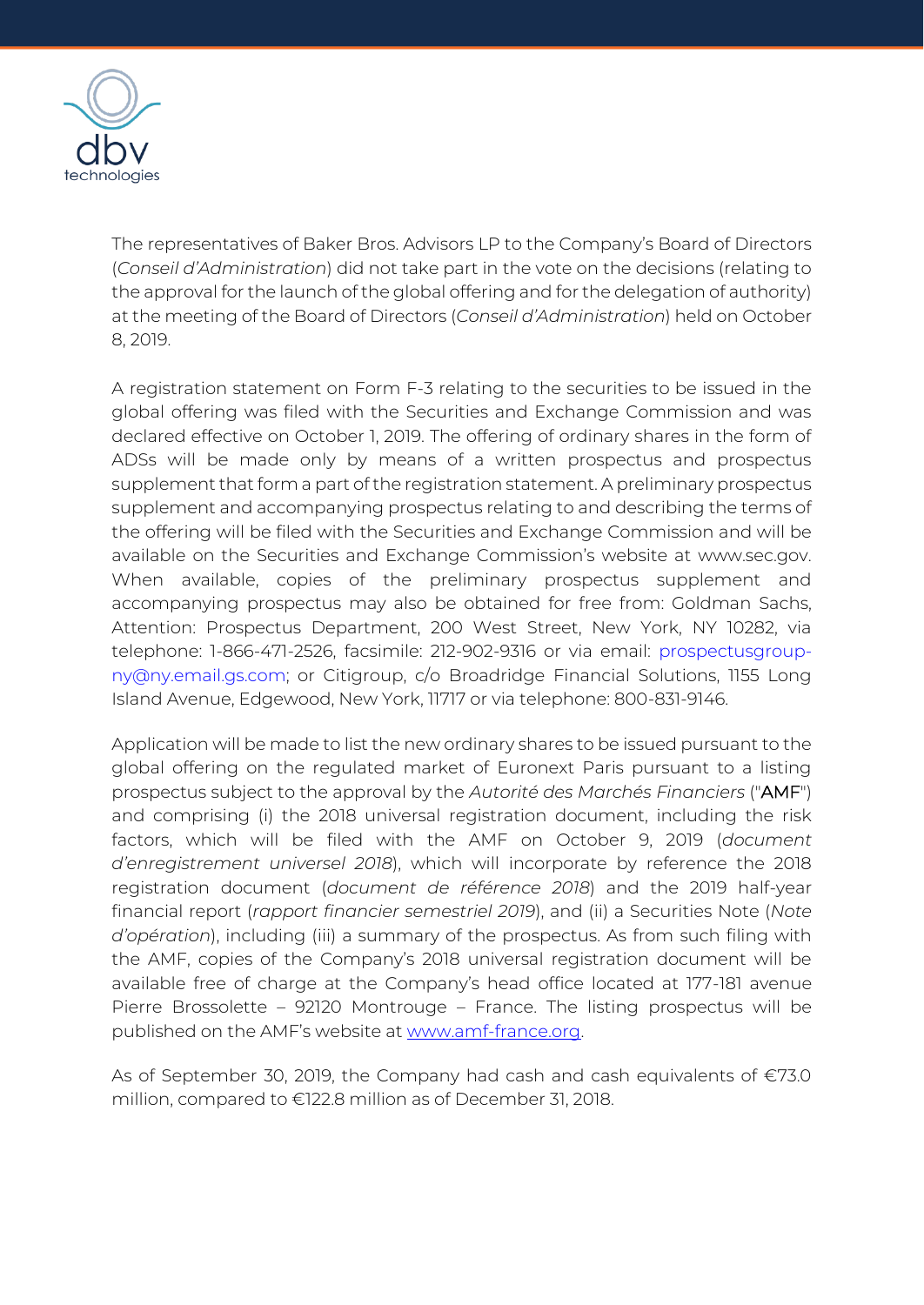

\* \* \*

### **About DBV Technologies**

DBV Technologies is developing Viaskin®, an investigational proprietary technology platform with broad potential applications in immunotherapy. Viaskin is based on epicutaneous immunotherapy, or EPIT®, DBV's method of delivering biologically active compounds to the immune system through intact skin. With this new class of self-administered and non-invasive product candidates, the Company is dedicated to safely transforming the care of food-allergic patients, for whom there are no approved treatments. DBV's food allergies programs include ongoing clinical trials of Viaskin Peanut and Viaskin Milk, and preclinical development of Viaskin Egg. DBV is also pursuing a human proof-ofconcept clinical trial of Viaskin Milk for the treatment of Eosinophilic Esophagitis, and exploring potential applications of its platform in vaccines and other immune diseases. DBV Technologies has global headquarters in Montrouge, France, and offices in Bagneux, France, and North American operations in Summit, NJ and New York, NY. The Company's ordinary shares are traded on segment B of Euronext Paris (Ticker: DBV, ISIN code: FR0010417345), part of the SBF120 index, and the Company's ADSs (each representing one-half of one ordinary share) are traded on the Nasdaq Global Select Market (Ticker: DBVT).

#### **Forward Looking Statements**

This press release contains forward-looking statements, including statements about the expected closing of the global offering and the anticipated use of proceeds from the offering. These forwardlooking statements are not promises or guarantees and involve substantial risks and uncertainties. Factors that could cause actual results to differ materially from those described or projected herein include risk associated with market and other financing conditions, risks associated with clinical trials and regulatory reviews and approvals, and risk related to the sufficiency of the Company's existing cash resources and liquidity. A further list and description of these risks, uncertainties and other risks can be found in the Company's regulatory filings with the French *Autorité des Marchés Financiers* and U.S. Securities and Exchange Commission, including in the Company's Annual Report on Form 20-F for the year ended December 31, 2018. Existing and prospective investors are cautioned not to place undue reliance on these forward-looking statements, which speak only as of the date hereof. The Company undertakes no obligation to update or revise forward-looking statements as a result of new information, future events or circumstances, or otherwise, except as required by law.

## **DBV Investor Relations Contact**

Sara Blum Sherman Senior Director, Investor Relations & Strategy +1 212-271-0740 [sara.sherman@dbv-technologies.com](mailto:sara.sherman@dbv-technologies.com)

**DBV Media Contact** Joe Becker VP, Global Corporate Communications +1-646-650-3912 [joseph.becker@dbv-technologies.com](mailto:joseph.becker@dbv-technologies.com)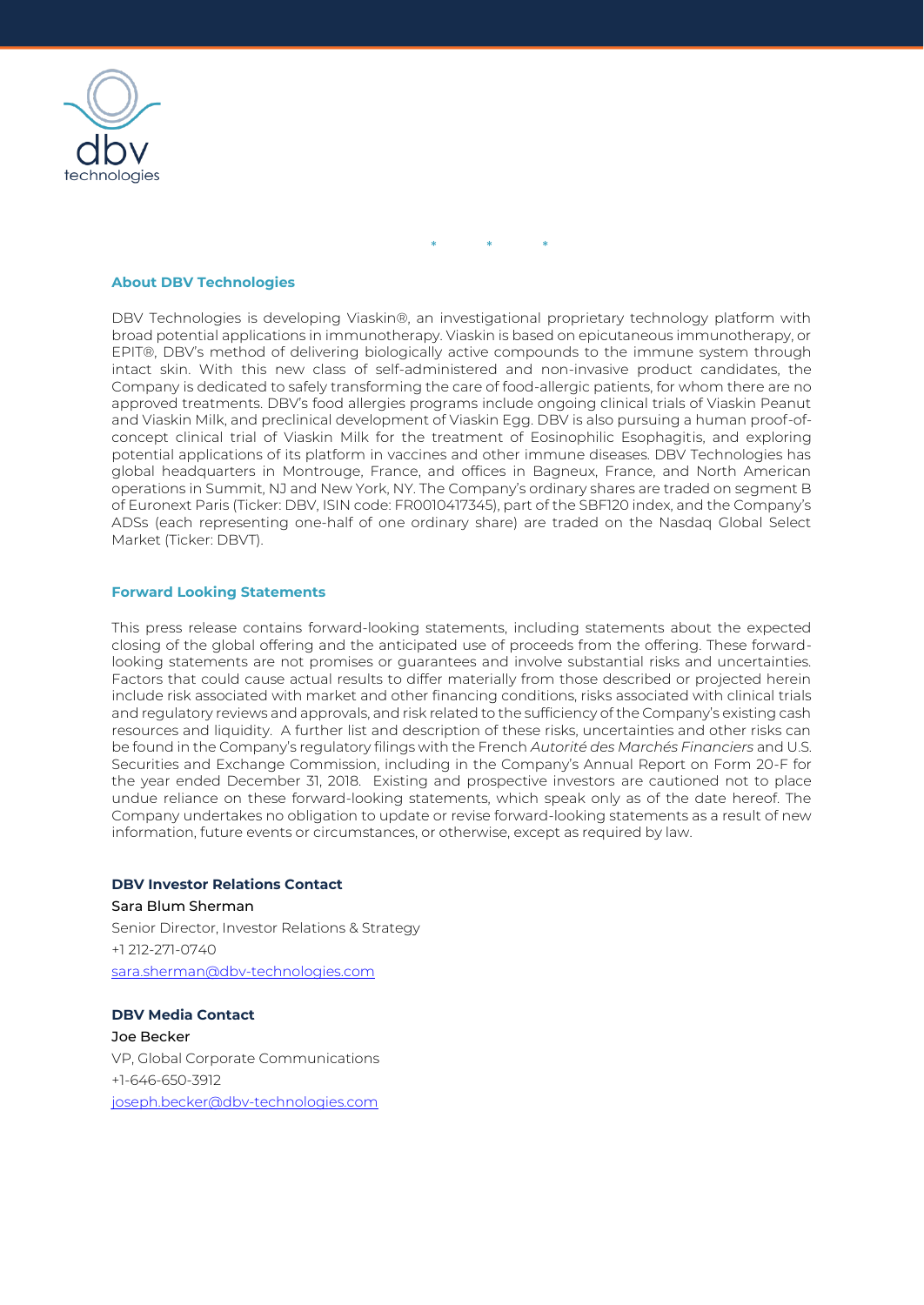

#### **Disclaimers**

This press release does not constitute an offer to sell nor a solicitation of an offer to buy, nor shall there be any sale of ordinary shares or ADSs in any state or jurisdiction in which such an offer, solicitation or sale would be unlawful prior to registration or qualification under the securities laws of any such state or jurisdiction.

The distribution of this document may, in certain jurisdictions, be restricted by local legislations. Persons into whose possession this document comes are required to inform themselves about and to observe any such potential local restrictions.

A French listing prospectus comprising (i) the Company's universal registration document, which will be filed with the AMF on October 9, 2019, (ii) a securities note (including the summary) relating to the admission to trading of the Company's new shares on Euronext Paris and (iii) the summary of the French listing prospectus will be submitted to the approval by the AMF and will be published on the AMF's website at [www.amf-france.org.](http://www.amf-france.org/) As from such filing with the AMF, copies of the Company's 2018 universal registration document will be available free of charge at the Company's head office located at 177-181 avenue Pierre Brossolette – 92120 Montrouge – France.

This document does not constitute an offer to the public in France and the securities referred to in this document can only be offered or sold in France pursuant to article L. 411-2-II of the French Monetary and Financial Code to (i) providers of third party portfolio management investment services, (ii) qualified investors (*investisseurs qualifiés*) acting for their own account and/or (iii) a limited group of investors (*cercle restreint d'investisseurs*) acting for their own account, all as defined in and in accordance with articles L. 411-1, L. 411-2 and D. 411-1 to D. 411-4 and D. 754-1 and D. 764-1 of the French Monetary and Financial Code.

This announcement is not an advertisement and not a prospectus within the meaning Regulation (EU) 2017/1129 of the European Parliament and of the Council of June 14, 2017 (the "Prospectus Regulation").

With respect to the member States of the European Economic Area, no action has been undertaken or will be undertaken to make an offer to the public of the securities referred to herein requiring a publication of a prospectus in any relevant member State. As a result, the securities may not and will not be offered in any relevant member State except in accordance with the exemptions set forth in Article 1 (4) of the Prospectus Regulation or under any other circumstances which do not require the publication by the Company of a prospectus pursuant to Article 3 of the Prospectus Regulation and/or to applicable regulations of that relevant member State.

This document is only being distributed to, and is only directed at, persons in the United Kingdom that (i) are "investment professionals" falling within Article 19(5) of the Financial Services and Markets Act 2000 (Financial Promotion) Order 2005 (as amended, the "Order"), (ii) are persons falling within Article 49(2)(a) to (d) ("high net worth companies, unincorporated associations, etc.") of the Order, or (iii) are persons to whom an invitation or inducement to engage in investment activity (within the meaning of Article 21 of the Financial Services and Markets Act 2000) in connection with the issue or sale of any securities may otherwise lawfully be communicated or caused to be communicated (all such persons together being referred to as "Relevant Persons"). This document is directed only at Relevant Persons and must not be acted on or relied on by persons who are not Relevant Persons. Any investment or investment activity to which this document relates is available only to Relevant Persons and will be engaged in only with Relevant Persons.

MIFID II product governance / Retail investors, professional investors and ECPs only target market – Solely for the purposes of each manufacturer's product approval process, the target market assessment in respect of the new shares has led to the conclusion that: (i) the target market for the new shares is retail investors, eligible counterparties and professional clients, each as defined in MiFID II; and (ii) all channels for distribution of the new shares to retail investors, eligible counterparties and professional clients are appropriate. Any person subsequently offering, selling or recommending the